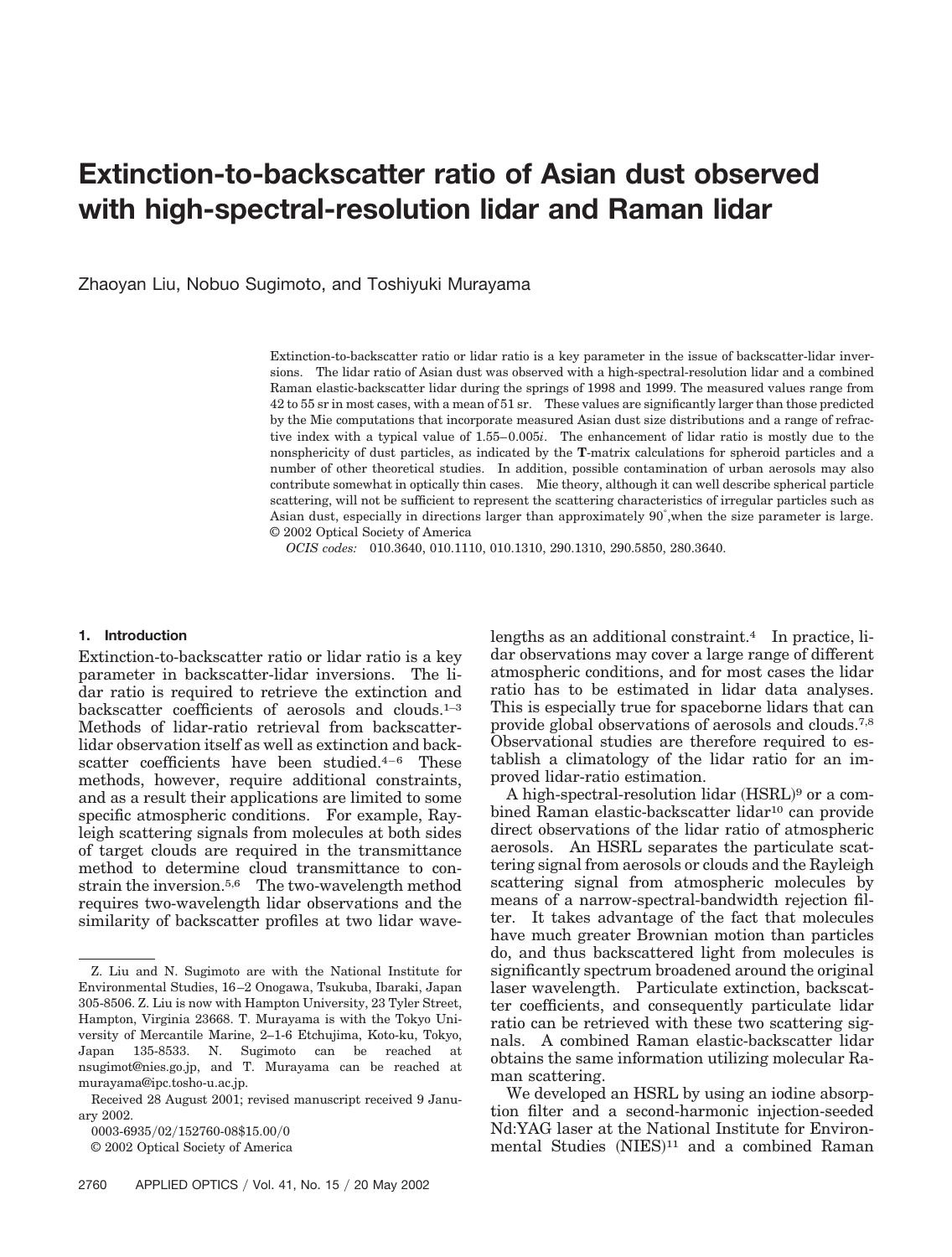elastic-backscatter lidar at the Tokyo University of Mercantile Marine (TUMM).<sup>12</sup> In this paper, we report observations of Asian dust (yellow sand) aerosols with the HSRL at the NIES in Tsukuba  $(36°05'N,$ 140°12'E) and the combined Raman elasticbackscatter lidar at TUMM in Tokyo  $(35°40'N,$ 139°47′E) during the campaigns of the Asian Dust Observation Network13 in 1998 and 1999.

Asian dust originating in desert areas of East Asia is a significant phenomenon in the spring season (briefly from March to May). Dust storms often cause aerosol events well beyond the Asian continent; they can even reach the Hawaiian Islands and North America after a long transport over the North Pacific Ocean.14,15 Because of the large emissions,  $16,17$  Asian dust may have a significant effect on the atmospheric radiation budget on a global scale. A notable feature of desert dust is nonsphericity, or irregular shape of the particles. An irregular particle has scattering properties that are considerably different from an equivalent sphere, with equal surface or volume and the same refractive index, as demonstrated by a number of laboratory experiments,<sup>18–22</sup> field measurements,<sup>23–25</sup> and semiempirical and rigorous theories.26–29 Mie theory, which can well describe scattering of a spherical particle, is in general inadequate for the representation of the scattering characteristics of irregular particles, even if the input size distribution and refractive index are correct. This is especially true for backward scattering when the size parameter is larger than approximately 4. The lidar ratio may be enhanced owing to the nonsphericity of dust particles. For example, the lidar ratio calculated by Mishchenko *et al.*<sup>29</sup> for randomly oriented polydisperse spheroids can be 3 times larger than that predicted by the Mie calculation for surface-equivalent spheres with the same size distribution and refractive index.

There are only a few reported measurements of the lidar ratio of dust particles. The instruments used in these studies, e.g., nephelometers and backscattersondes, do not measure backscatter at 180° and single-scattering albedo directly, which are required to determine lidar ratio.24,25 As a result, the Mietheory-based model or a semiempirical model that treats irregular particle scattering had to be employed to derive lidar ratios. Recently, a backscsatter nephelometer was improved greatly in capability to detect near-backscatter (178°) and applied to aerosol-lidar ratio measurements combined with an instrument that measures light absorption.30 Observations with these *in situ* instruments, however, still suffer from the fact that the measurements are performed after the aerosol is dried, and a part of large particles are lost owing to limitations of the inlet system. Hence, direct measurements of aerosol-lidar ratio with a straightforward method such as HSRL and/or Raman lidar are needed to validate these previous observational and theoretical studies and to contribute to an establishment of the required lidar-ratio climatology.

## **2. Lidar Systems**

#### A. National Institute for Environmental Studies High-Spectral-Resolution Lidar

The NIES HSRL system uses an injection-seeded, pulsed Nd:YAG laser with frequency-doubled output at 532 nm and an iodine vapor absorption cell.11 This lidar has two detection channels. One channel detects return signals directly, and the other detects return signals through the iodine cell. The cell works as a narrow-spectral-band rejection filter to remove the particulate scattering component from aerosols and clouds in lidar return signals. The laser wavelength is tunable over a range wider than 20 GHz, which covers three iodine absorption lines, 1109, 1110, and 1111. When the laser wavelength is tuned to the center of an absorption line, the spectrally narrow particulate scattering component is absorbed in the iodine cell. On the other hand, the molecular scattering component that has a widely Doppler-broadened spectrum can transmit partially through the iodine cell. Thus only the molecular component is detected in this channel. In the second channel, both the particulate and the molecular components are detected.

From these two channel signals, particulate- and molecular-scattering signals can be determined. The particulate backscatter coefficient is derived simply from the ratio of particulate and molecular signals, with a reference molecular-scattering profile that can be calculated from local temperature and pressure data. The particulate extinction coefficient can be retrieved from the molecular signal, which contains the particulate extinction term as well as molecular-backscattering and extinction terms. A detailed description of the HSRL method is given in our previous paper.<sup>11</sup>

Observations of Asian dust with this HSRL began in 1998. A depolarization measurement function was added in April 1999. A depolarization of the backscattered signals can be caused by the nonsphericity of particles. The total depolarization ratio is defined as the ratio of the perpendicular component to the parallel component of the backscattered signal. The particulate depolarization ratio (PDR) and the molecular depolarization ratio (MDR) refer to the scattering by aerosol particles and by molecules, respectively. PDR is a useful indicator of nonsphericity for the identification of ice clouds<sup>31</sup> and dust layers.12,32 PDR can be derived from observed totalto-Rayleigh backscatter ratio (BR) and TDR by the following equation:

$$
PDR = \frac{TDR(BR + BR \times MDR - MDR) - MDR}{BR - 1 + BR \times MDR - TDR}.
$$
\n(1)

MDR can be found in the literature,<sup>33</sup> and MDR  $=$ 0.014 was used in this work.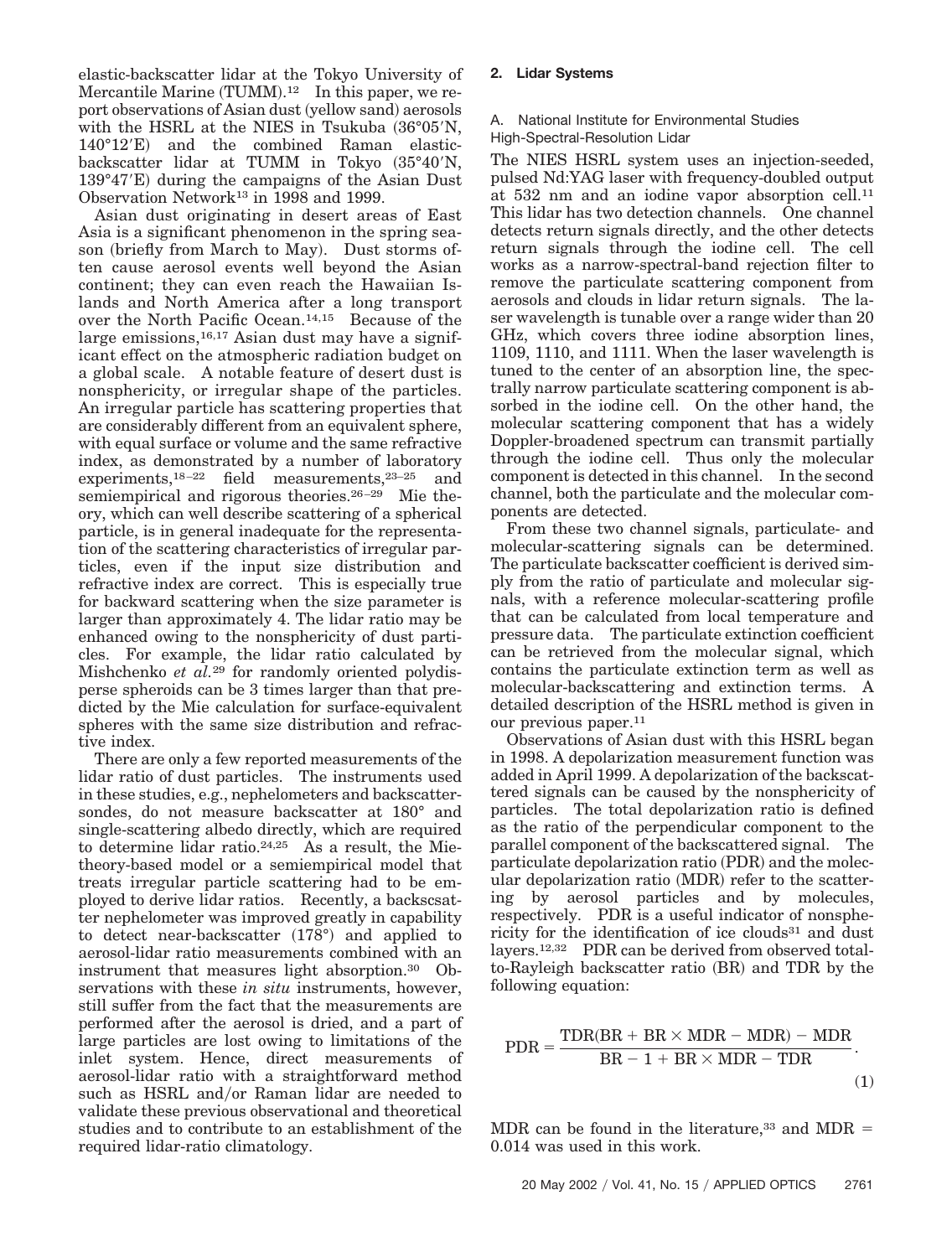

Fig. 1. Example of simultaneously observed BR and PDR at (a) NIES and (b) TUMM on the night of 1 May 1999.

#### B. Tokyo University of Mercantile Marine Lidar

The TUMM lidar is a three-receiver system.12 Two receivers with different fields of view are used to measure the elastic scattering signals at 532 nm from near field and far field. Both receivers can also provide the observation of aerosol-depolarization ratios. The third is a multipurpose receiver that can be used optionally to detect Raman scattering signals from nitrogen molecules  $N_2$  and/or water vapor molecules  $H<sub>2</sub>O$ .

With a combined observation of elastic backscattering and  $N_2$  Raman scattering, particulate backscatter and extinction coefficients can be measured independently, and consequently particulate lidar ratio can be determined. The retrieval method is similar to that for HSRL, except that molecular Raman scattering is used instead of molecular Rayleigh scattering. The method was described in detail by Ansmann *et al.*<sup>8</sup> A combined Raman elastic-backscatter lidar is simplistic, compared with an HSRL from a



Fig. 2. Retrieved lidar ratios for the lower dust layer shown in Fig. 1, along with BRs for comparison.

hardware point of view. However, it is more difficult to attain sufficient statistics, because the Raman scattering cross section is much smaller than that of molecular Rayleigh scattering. The correction that is due to the difference between the laser wavelength  $(532 \text{ nm})$  and Raman-shifted wavelength  $(607 \text{ nm})$  is made exactly for molecular extinction and approximately for aerosol extinction with an Angström exponent obtained from Sun-photometer measurements. Errors in derived-extinction coefficients due to the incomplete correction for aerosol scattering are negligibly small compared with the large statistical errors of the Raman lidar signals.

### **3. Experiment**

During the 1998 and 1999 campaigns of the Asian Dust Observation Network, a number of huge dust storms were generated in the deserts of China and Mongolia. In most cases, the dust events were observed with lidars in Japan for several days after the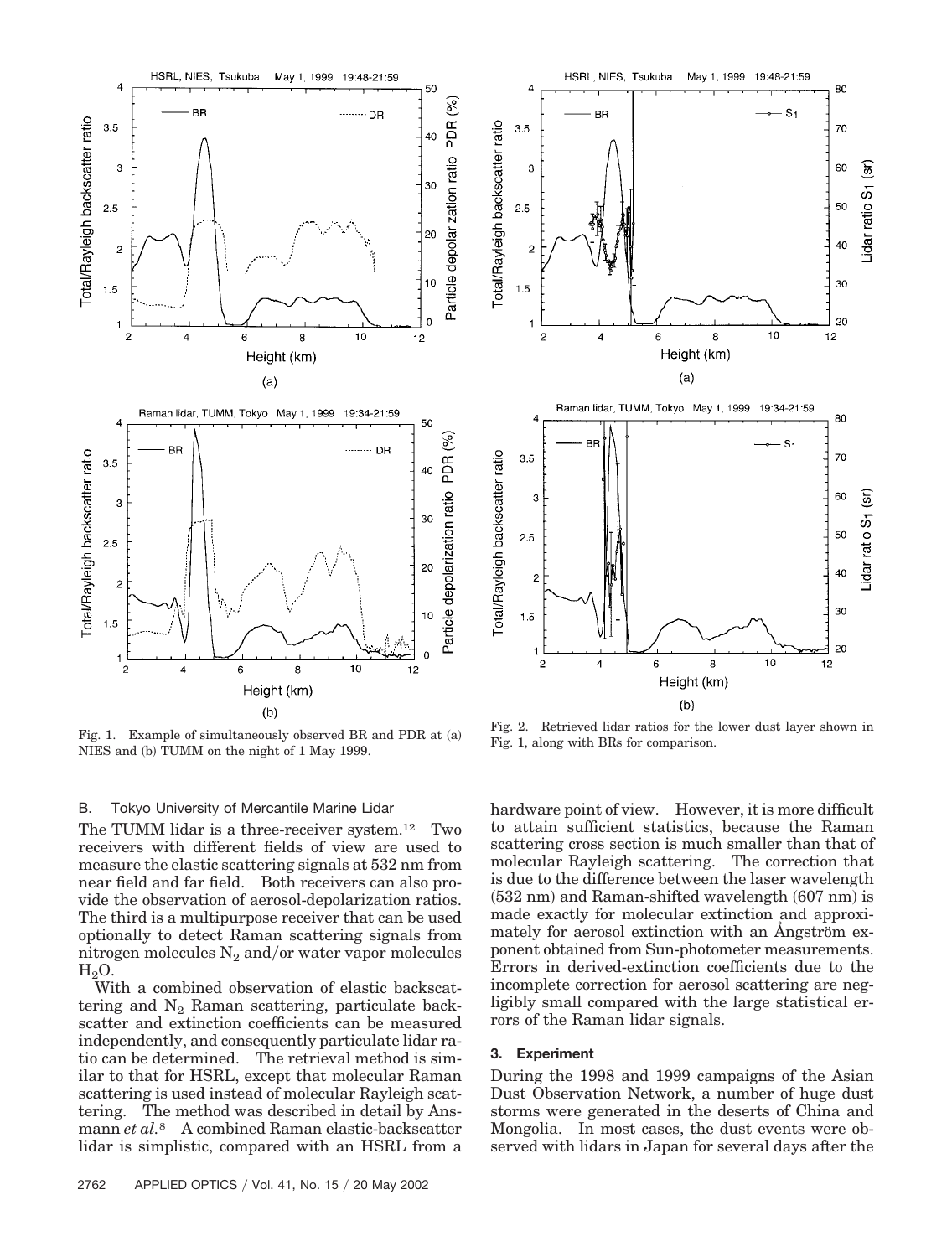| Table 1. Lidar Ratio Measured with the NIES HSRL |  |  |
|--------------------------------------------------|--|--|
|                                                  |  |  |

| Date          | Time            | Height<br>(km)              | Backscatter Ratio<br>Peak:Mean | Lidar Ratio<br>(sr)                        |
|---------------|-----------------|-----------------------------|--------------------------------|--------------------------------------------|
| 18 March 1998 | $20:17 - 21:57$ | $3 - 10.5$                  | 2.6:1.9                        | $73 \pm 12^a$<br>$(8-10.5 \text{ km})$     |
| 31 March 1998 | 18:34-20:24     | $-6.5$                      | 2.4:1.9                        | $43 \pm 4^a$<br>$(3.5 - 6.5 \text{ km})$   |
| 19 April 1998 | $21:51 - 22:51$ | $? - 6.5$                   | 5.0:2.3                        | $55 \pm 10^{b}$<br>$(2.5 - 6 \text{ km})$  |
| 20 April 1996 | $20:45 - 22:45$ | $1.6 - 3$                   | 2.5:2.1                        | $45 \pm 13^b$<br>$(2.5-3 \text{ km})$      |
| 1 March 1999  | 23:07-00:38     | $3 - 5$                     | 5.2:3.4                        | $49 \pm 7.6^b$<br>$(3.1 - 4.5 \text{ km})$ |
| 1 May 1999    | 19:48-21:54     | $3.9 - 5.1$<br>$5.9 - 10.3$ | 3.37:2.57<br>1.38:1.29         | $42 \pm 4.7^{b}$<br>$(4-5 \text{ km})$     |

*a* Height resolution is equal to the analyzed dust layer.

<sup>*b*</sup>Height resolution is 300 m.

storms. Sky radiometers and optical particle counters also measured greatly increased large-size particles.

Figure 1 shows an example of simultaneously observed BR and PDR at NIES (a) and TUMM (b) on the night of 1 May 1999. A sliding window with a length of 300 m and 420 m, respectively, was used to smooth the HSRL data and combined Raman lidar data to improve signal-to-noise ratio. A similar structure was observed with two lidars. Dust layers at approximately 4–5- and 6–10-km heights can be identified clearly from observed PDRs (dotted curves), where the value of PDR is larger than 10%. An aerosol layer below approximately 4 km can also be seen in observed BRs (solid curves), however, the lower value of DR indicates that this layer mostly consists of spherical particles.

Figure 2 shows retrieved lidar ratios for the lower dust layer in Fig. 1 as well as BRs. Because the retrieval of lidar ratio of optically thin aerosols is very sensitive to noise, we were not able to derive meaningful results for the upper dust layers. The lidar ratio of the lower layer was derived as a function of the height from both lidars. The profiles of lidar ratio are similar. To compare the lidar ratio values at the two sites, we averaged lidar ratios over the height of the dust layer. The height-averaged value is 42  $\pm$  4.7 sr (4–5 km) at NIES and 43  $\pm$  6.3 sr  $(4.2-4.6 \text{ km})$  at TUMM. The standard deviations reflect both noise and possible variations in true lidar ratio with height. The results from the two measurements agree very well. This kind of comparison is useful for validating the measurement methods and observed results. However, there was only one case that could be used for intercomparison, because the TUMM lidar was not operated frequently to measure lidar ratio during the 1998 and 1999 campaigns but is accumulating similar data for subsequent campaigns.

Lidar ratio was derived with HSRL selectively for heavy dust events. Table 1 lists observation date, time over which lidar profiles were averaged, height of dust layers, peak and mean of total-to-Rayleigh

backscatter ratio, and lidar ratio. All of the data in Table 1 were taken at night. The daytime observation was not possible, because we used a photoncounting system. Only the 1 May 1999 case was performed with the polarization measurement. For the other cases, the elevated dust layers were identified from the TUMM lidar-polarization measurement. The height of the lower boundaries of dust layers was not determined clearly in some cases where the depolarization measurement was not conducted, and there were lower local aerosols at the NIES lidar site. The lidar ratio was retrieved with a range resolution of 300 m. The value of the lidar ratio given in Table 1 was averaged within the dust layer. The standard deviation was calculated from derived lidar ratios at different heights within the dust layer. It contains noise and actual change of lidar ratio along the path of laser beam in the layer. For optically thin dust layers with a low signal-tonoise ratio, i.e., 18 March 1998 and 31 March 1998 cases, a larger range resolution equal to the thickness of dust layers was used to improve the retrieval. In this case, the standard deviation reflects mainly the noise effect.

#### **4. Comparisons and Discussions**

Lidar ratio of atmospheric aerosols can span, in general, over 1 order of magnitude from approximately 10 to 100 sr. Its value is, as predicted by Mie calculations<sup>34</sup> small for coarse-particledominated maritime and desert aerosols and large for fine-particle-dominated continental aerosols. A typical value for desert dust is approximately 20 sr at 532 nm. However, our findings of heightaveraged lidar ratio of Asian dusts in this study are mostly within 42–55 sr, with an exceptionally large case of 73 sr as listed in Table 1. These findings are much larger than the predicted typical value, suggesting a significant enhancement in Asian dust lidar ratio.

We also conducted Mie analyses for comparison. Volume size distributions shown in Fig. 3(a) have been used. These size distributions were derived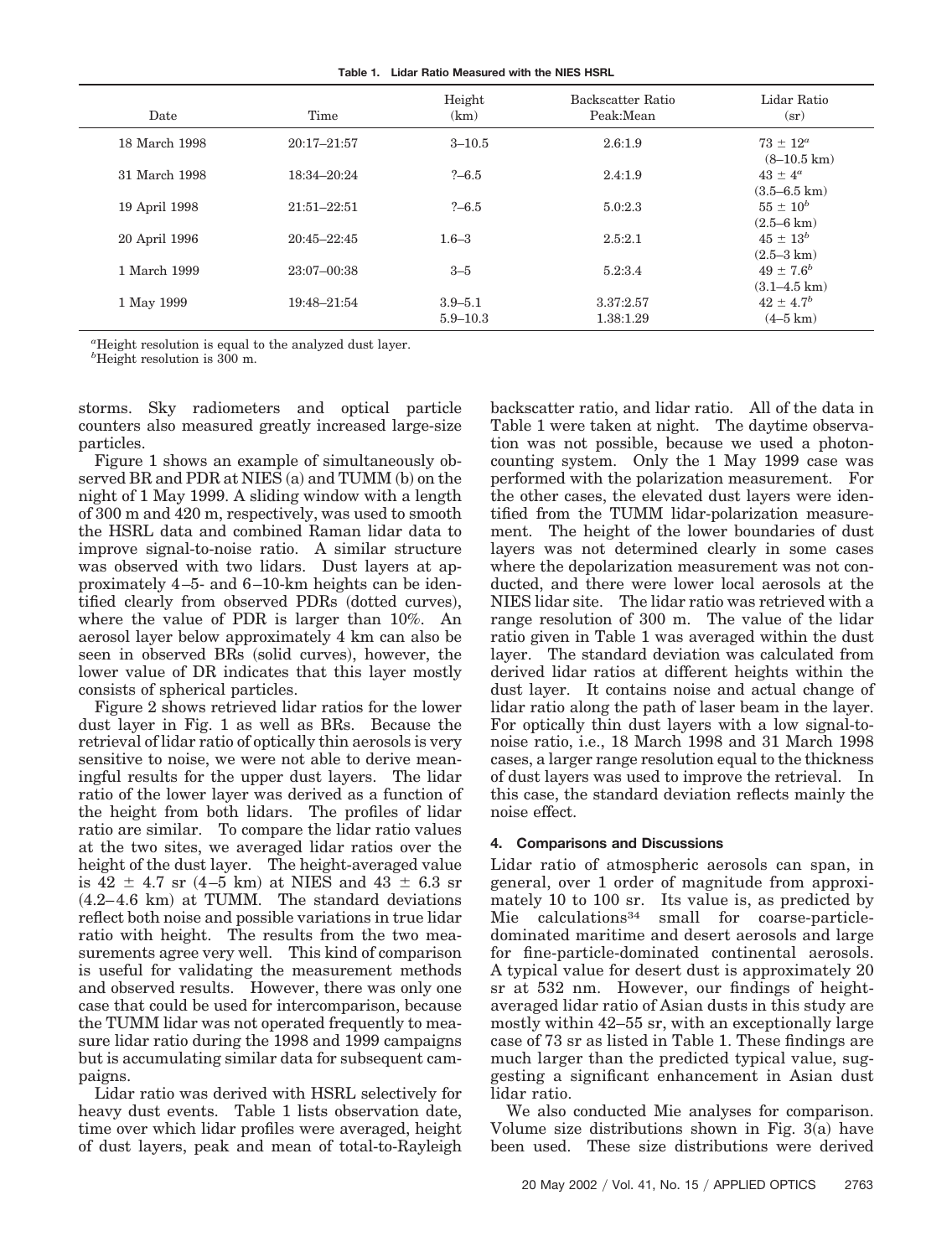

Fig. 3. (a) Average of volume size distributions obtained with sky radiometers at Tokyo, Tsukuba, Okayama, and Sapporo on 19–21 April 1998, along with distributions for Tokyo and Tsukuba and curve-fitted multimode log-normal models of these distributions. (b) Phase functions computed with Mie theory for equivalent spheres and the **T**-matrix code for randomly oriented oblate and prolate spheroids with the average size distribution in (a) and a typical refractive index of  $m = 1.55-0.005i$  for two long-to-short dimension ratios of  $e = 1.4$  and 1.7. Lower values of phase function at 180 ° for the spheroids than that for the equivalent spheres show the enhancement in lidar ratio of irregular particles [see Eq.  $(3)$ ].

with sky radiometers in Japan for a heavy Asian dust event that originated near the Gobi desert, was delivered to Japan, and lasted for few days in April  $1998<sup>13</sup>$  Figure 3(a) presents the average of size distributions measured at the Tsukuba, Tokyo, Okayama, and Sapporo sites on 19–21 April 1998, along with the size distributions at the Tsukuba and Tokyo sites, as well as curve-fitted multimode lognormal models of these distributions. Similar bimodal structures are seen for coarse particles at most sites. The result is consistent with a previous observational study of Asian dusts in Japan.35 A distinctive fine mode centered near  $0.2 \mu m$  is seen in the distribution for Tsukuba. Such a remarkable fine mode, however, was not found at other sites, which suggests that this fine mode originates from another local source. Such a mode is characteristic of an urban polluted atmosphere.36 In practice, the fine-

mode particles could be mixed partially in the dust layer in very small amounts. This is supported by our depolarization measurement: The generally high value of measured depolarization ratios within dust layers indicates a low mixing of these fine-mode aerosols. Furthermore, sky radiometers only provide integrated information of the size distribution of total particles from the ground to the top of the atmosphere. From these facts, we can reasonably conclude that a volume size distribution dominated by a coarse mode such as the averaged one in Fig.  $3(a)$  is typical for heavy Asian dust events.

A value of  $m = 1.55-0.005i^{24}$  has been employed as representative for refractive index. In fact, a value of approximately 0.0047 of imaginary part at 532 nm was observed recently on the basis of an absorption measurement of soil particles sampled at Chinese desert area.37 The same value of the real part of 1.55 along with observed values of the imaginary part in the visible region are used in the modeling of Asian dust aerosols for satellite radiance studies.37 A slightly different value of  $m = 1.53-0.0063i$  has been employed in previous Mie computations for mineral particles.34 The typical value of refractive index in our calculation is therefore reasonable, though the true value may vary with location and/or dust events.

The computed phase function for volume-equal spherical particles with Mie theory with the averaged size distribution and  $m = 1.55-0.005i$  is presented in Fig. 3(b), along with those computed for spheroid particles, which will be described later in this paper. They have been normalized with

$$
\frac{1}{2} \int_0^\pi \sin(\theta) P(\theta) d\theta = 1.
$$
 (2)

Here *P* is the phase function;  $\theta$  is the scattering angle. The lidar ratio can be calculated with the following relation:

$$
S = \frac{\text{Extinction}}{\text{Backscatter}} = \frac{4\pi}{\omega P(180^{\circ})},\tag{3}
$$

where  $P(180^{\circ})$  is the value of phase function at the scattering angle of  $180^{\degree}$ .  $\omega$  is the single-scattering albedo and is given by

$$
\omega = \frac{\int_0^\infty C_{\rm sca}(r) n(r) dr}{\int_0^\infty C_{\rm ext}(r) n(r) dr} = 1 - \frac{\int_0^\infty C_{\rm abs}(r) n(r) dr}{\int_0^\infty C_{\rm ext}(r) n(r) dr}.
$$
 (4)

Here  $C_{\rm sca}(r)$ ,  $C_{\rm abs}(r)$ , and  $C_{\rm ext}(r)$  are the nondisperse particle scattering, absorption, and extinction coefficients for a given radius *r*. They are all obtained from the computations along with phase functions.  $n(r)$  is the number size distribution function of particles and can be derived from the volume size distribution, as shown in Fig. 3(a). The calculated lidar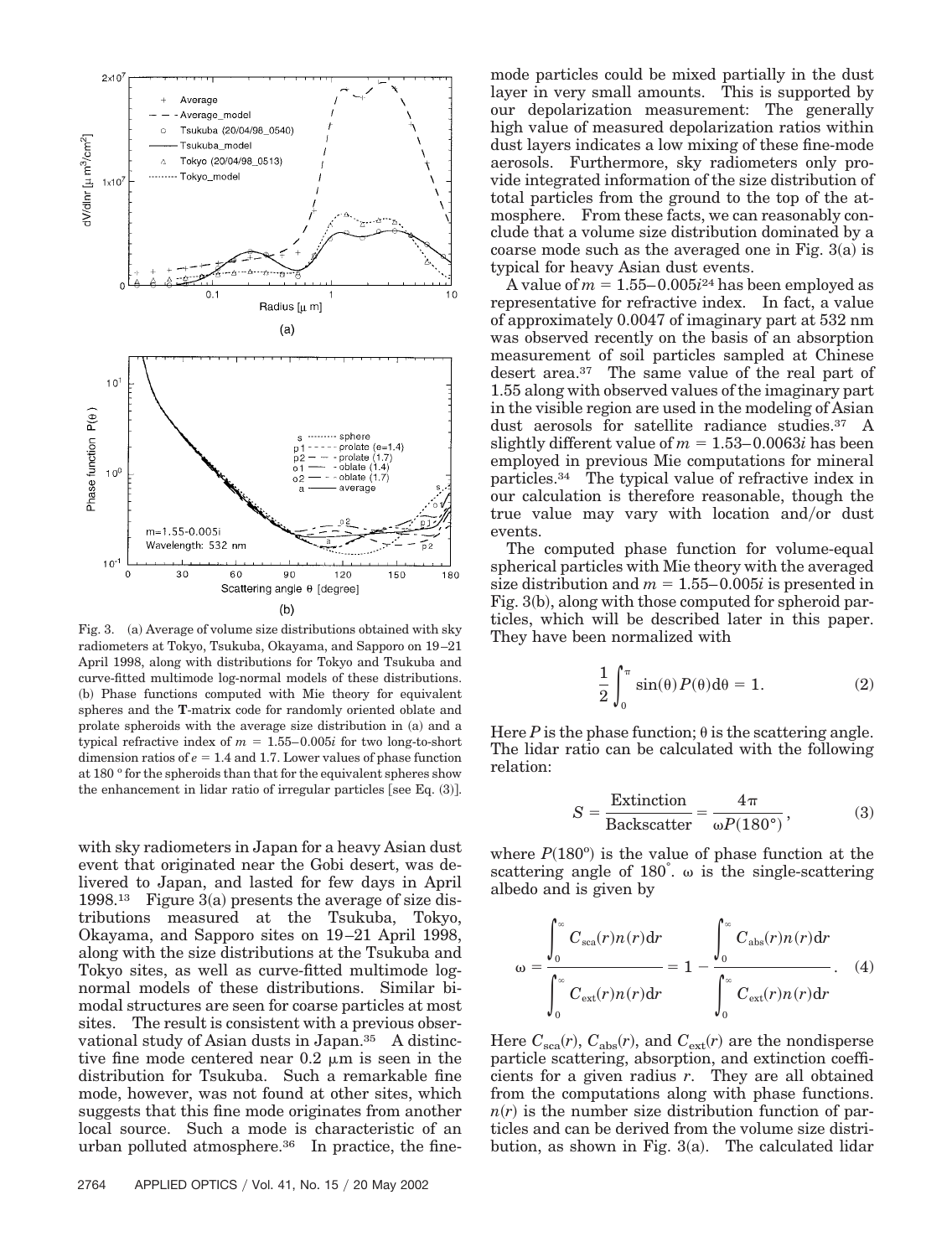**Table 2. Lidar Ratios Computed by Means of Mie Theory and T-Matrix Method***<sup>a</sup>*

|                             | Lidar ratio [sr]     |                                                      |                                                 |                      |                                       |                      |                      |
|-----------------------------|----------------------|------------------------------------------------------|-------------------------------------------------|----------------------|---------------------------------------|----------------------|----------------------|
|                             | Sphere               |                                                      |                                                 | Spheroid             |                                       |                      |                      |
| Size<br>distribution        | $m_r = 1.55$ ,       | $m_i = 0.005$ ,<br>$m_i = 0.005$ $m_r = 1.50 - 1.60$ | $m_r = 1.55$ ,<br>$m_i = 0.001 - 0.010$         | Oblate $(e = 1.4)$   | Oblate $(1.7)$<br>$m = 1.55 - 0.005i$ | Prolate $(1.4)$      | Prolate $(1.7)$      |
| Tokyo<br>Tsukuba<br>Average | 19.3<br>27.4<br>17.9 | $28.6 - 13.4$<br>$38.4 - 20.0$<br>$27.3 - 12.1$      | $14.5 - 25.3$<br>$21.4 - 34.7$<br>$13.3 - 23.7$ | 23.4<br>34.0<br>21.7 | 36.9<br>49.7<br>35.5                  | 32.5<br>41.8<br>30.5 | 51.2<br>59.3<br>50.7 |

 $a_e$ , the long-to-short dimention ratio; *m*: the complex infractive index; *m<sub>r</sub>*: the real part of the complex refractive index; *m<sub>i</sub>*: the imaginary part.

ratio is 17.9 sr for the average size distribution and 19.3 and 27.4 sr for the distribution for Tokyo and Tsukuba, respectively. The relatively large value for Tsukuba is due to the fine mode in the size distribution for Tsukuba. Our computations showed that a higher mixing ratio of the fine mode can cause a larger lidar ratio, with a maximum of 45.5 sr. Hence, a significant contamination by the fine-mode particles can cause large lidar ratios for optically thin dust layers. However, for most measured lidar ratios in this paper, the contributions of fine modes are not significant, because most of the analyzed dust layers in this paper are optically thick.

To see the possible effect of refractive index on lidar-ratio prediction, we conducted Mie calculations with the size distributions in Fig. 3(a) for two cases of changing refractive index. Case 1 is with a fixed imaginary part of 0.005 and a varying real part of 1.50–1.60, whereas case 2 is with a fixed real part of 1.55 and a varying imaginary part of 0.001–0.01. All lidar ratios computed in this paper are listed in Table 2. The lidar ratio for the average size distribution is approximately 12–27 and 13–24 sr, respectively, for case 1 and case 2. It is shown that ether a smaller real part or a larger imaginary part can result in a higher lidar ratio. For a more accurate computation of lidar ratios, exact values of both the real and imaginary parts are required. Nevertheless, comparisons of the observed values with these Mie results still suggest the lidar-ratio enhancement of Asian dust.

This enhancement is mostly due to the irregular shape or the nonsphericity of Asian dust particles, although for some cases the dust layer might be polluted with fine-mode particles, which tend to cause larger lidar ratios. A previous observation of an Asian dust event showed that the particle long-toshort dimension ratio *e* can be as large as 2.5 (Ref.38). To study the effect of dust particle nonsphericity, we have computed phase functions, as shown in Fig. 3(b), for randomly oriented single-shape spheroids using the **T**-matrix code39 with the same size distributions and typical refractive index, as in our Mie calculations. Two typical values of  $e = 1.4$  and 1.7 were assumed for both oblate and prolate spheroids. As seen in Fig. 3(b), although the spheroid phase functions have a more complex structure in backward directions that are larger than approximately 90°, they all have a smaller value at 180° than that for the equivalent spheres. This suppression in backscattering that is due to the nonsphericity causes the enhancement in lidar ratios. Our computations showed that the nonsphericity does not cause significant difference in the single-scattering albedo from equivalent spheres. Values of the resulting lidar ratio are also given in Table 2. They can be as large as approximately 3 times those for the equivalent spheres.

Note, however, that the lidar ratio also depends on the particle shape distribution. In fact, the particle shape of Asian dust particles is very complex, with a broad distribution of *e*.38 As a result, the real phase function of Asian dust may differ greatly from that predicted for single-shape particles. We can demonstrate this difference simply by averaging these phase functions for oblate and prolate particles. The averaged phase function is also presented in Fig. 3(b). It has a structure simpler than that of singleshape phase functions. Nevertheless, such a study with **T**-matrix is very useful in understanding the role of the nonsphericity in dust particle scattering.

It should also be noted that, beside particle nonsphericity, particle size and refractive index also play an important role in the particle scattering as discussed above. Liu *et al.*<sup>40</sup> demonstrated that particle size, refractive index, and particle shape can produce a similar optical effect. Nakajima *et al.*<sup>24</sup> have also shown that effects on the light scattering of irregular particles and absorbing spheres can be similar. Large lidar ratios of continental aerosols due to the small sizes<sup>30</sup> or high absorption<sup>41</sup> have been reported. In fact, the exceptionally high value of 73 sr measured on 18 March 1998 in this study is likely due to a combined effect of the dust particle nonsphericity and the contamination of fine-mode particles and/or some high-absorption particles. In this case, the dust layer is optically thin, and therefore the contribution of fine-mode particles may be significant. In addition, the size of dust particles ascending to the high troposphere (8–10.5 km) may be itself relatively small and consequently cause larger lidar ratio. All of these observation studies support the theoretical predictions quite well.

The published studies of the measurements of lidar ratio of desert dust are few. Nakajima *et al.*<sup>24</sup> re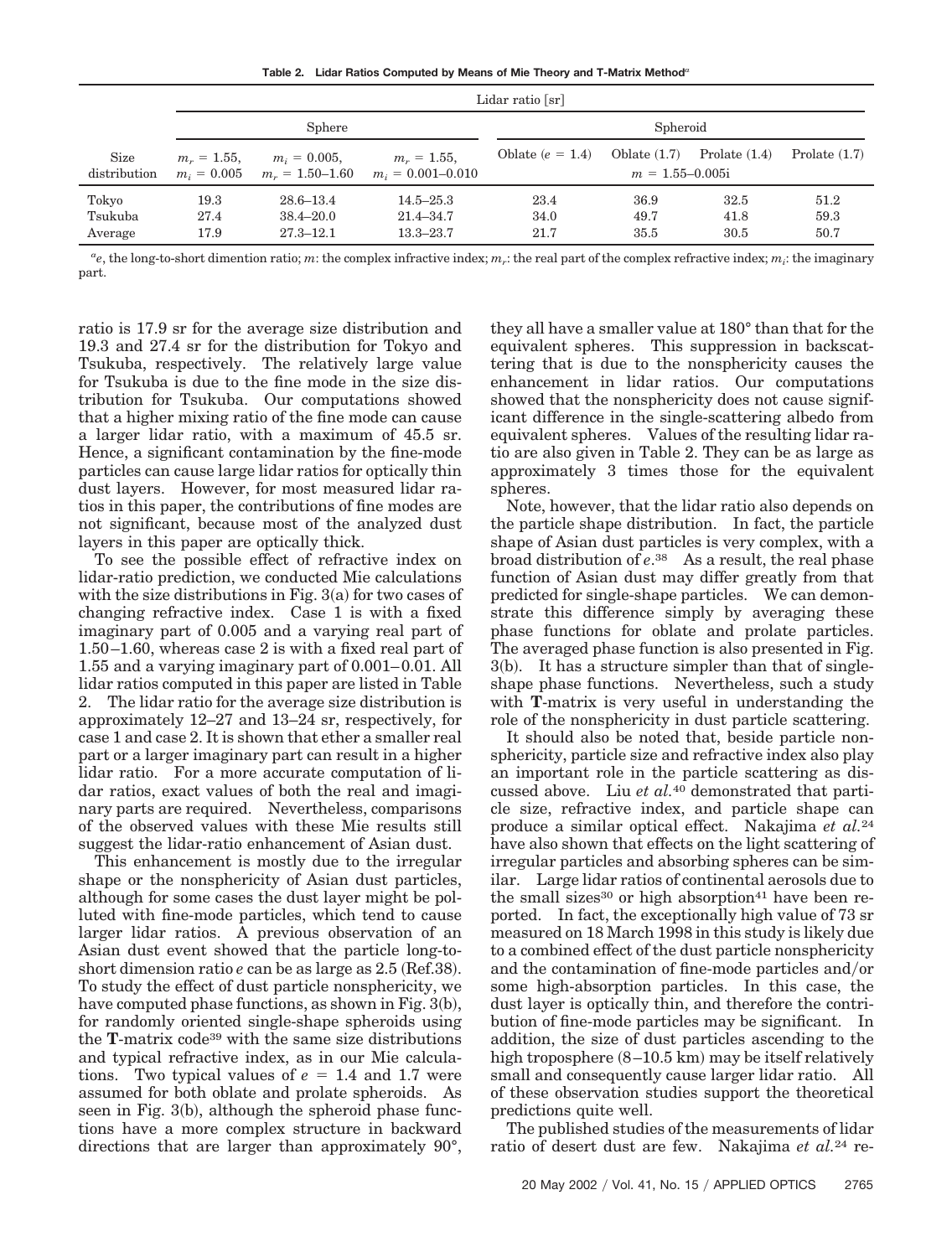ported measurements of Asian dust events with a polar nephelometer at Nagasaki. Although the polar nephelometer could not provide direct measurements of phase functions at 180° and singlescattering albedo, which are required for determining  $\text{lidar ratio [refer to Eq. (3)], with the aid of the }$ semiempirical theory for irregular particles by Pollack and Cuzzi <sup>26</sup> they derived lidar ratios of Asian dusts. Their values range from 49 to 87 sr at 500 nm, which is much larger than their computed value for the volume-equivalent spheres. They pointed out that the suppression of backscattering induced by the particle nonsphericity is the reason for lidar-ratio enhancement. They also demonstrated that, measured phase functions of dust particles can be fitted by either the semiempirical theory or Mie theory with a large fictitious value of refractive index, showing some similarity between the light scattering by irregular particles and the absorbing particles.

Rosen *et al.*<sup>25</sup> reported a measurement method of lidar ratio using a nephelometer and a backscattersonde. They measured lidar-ratio values of 41.6 sr at 490 nm and 32.2 sr at 700 nm with one standard deviation of 20% for near-surface particles after a modest dust storm in New Mexico. The researchers reported, however, that no apparent lidar-ratio enhancement was found when compared with their Mie computation results. This may be due partially to the smaller particle sizes. The large-mode geometric mean radius of the size distributions associated with their measurements is approximately  $0.3 \mu m$ , yielding a size parameter smaller than 5, which is the critical value for distinctive nonspherical effects. Waggoner *et al.*<sup>42</sup> carried out measurements of aerosols at a 15-m height in urban Seattle using a more direct method with a lidar and a nephelometer. They derived a high scatter-to-backscatter ratio of  $84 \pm 11$  sr. The value of lidar ratio is possibly larger than 84 sr if aerosol absorption is considered. Waggoner *et al.* also indicated the large observed value is probably due to the irregular shape of aerosol particles.

Both theories and measurements have indicated that Mie theory is inadequate to describe light scattering of irregular particles when the size parameter is large. The measurement of Asian dust with the HSRL and combined Raman lidar in this paper provides evidence of the lidar-ratio enhancement of Asian dust particles owing to the nonsphericity of irregular particles.

## **5. Conclusions**

An observation study of lidar ratio of Asian dust events in 1998 and 1999 with an HSRL in Tsukuba and a combined Raman elastic-backscatter lidar in Tokyo has been reported in this paper. The measured height-averaged values of lidar ratio ranged mostly from 42 to 55 sr, with a relatively large case of 73 sr. These values have a mean of 51 sr.

Comparisons with the Mie computed values of lidar ratio for volume-equivalent spherical particles indicated that observed values are significantly enhanced. This enhancement is caused mostly by the nonsphericity of dust particles. A computation study with the **T**-matrix method for the angular scattering of randomly oriented oblate and prolate spheroids also suggested an enhancement in the lidar ratio of irregular particles, as predicted by a large number of other theoretical studies. It was revealed that Mie theory is inadequate to describe the light scattering of irregular particles such as Asian dust in backward directions.

The present study provided a direct measurement of the lidar ratio of Asian dust with lidars that is useful in the validation of previous theoretical and experimental studies. Such a study is also needed to establish the climatology of aerosol-lidar ratios. Because of the complexity of the size and shape distribution of dust particles, further observations of lidar ratio of dust aerosols are required.

The combined Raman elastic-backscatter lidar research at TUMM was supported by Core Research for Evolutional Science and Technology of Japan Science and Technology. We gratefully acknowledge Michael Mishchenko and Peter Voelger for their valuable help with the **T**-matrix calculation, Hajime Fukushima for the useful discussion on modeling Asian dust aerosols, and Ali Omar for his comments and help during the preparation of the manuscript. The reviewers' invaluable comments are also greatly acknowledged.

#### **References**

- 1. F. G. Fernald, B. M. Herman, and J. A. Reagan, "Determination of aerosol height distributions by lidar," J. Appl. Meteorol. 11, 482–489 (1972).
- 2. J. D. Klett, "Lidar inversion with variable backscatter/extinction ratios," Appl. Opt. **24,** 1638–1643 (1985).
- 3. Y. Sasano and H. Nakane, "Significance of the extinction backscatter ratio and the boundary value term in the solution for the two-component lidar equation," Appl. Opt. **23,** 11–12  $(1984).$
- 4. Y. Sasano and E. V. Browell, "Light scattering characteristics of various aerosol types derived from multiple wavelength lidar observations," Appl. Opt. **28,** 1670–1679 (1989).
- 5. K. Sassen and B. S. Cho, "Subvisual-thin cirrus lidar dataset for satellite verification and climatological research," J. Appl. Meteorol. **31,** 1275–1285 (1992).
- 6. S. A. Young, "Analysis of lidar backscatter profiles in optical thin clouds," Appl. Opt. **30,** 7019–7031 (1995).
- 7. D. Winker, "Global observations of aerosols and clouds from combined lidar and passive instruments to improve radiation budget and climate studies," Earth Obs. 11, 22–25 (1999).
- 8. Z. Liu, P. Voelger, and N. Sugimoto, "Simulations of the observation of clouds and aerosols with the Experimental Lidar in Space Equipment system," Appl. Opt. **39,** 3120–3137 (2000).
- 9. S. T. Shipley, D. H. Tracy, E. W. Eloranta, J. T. Trauger, J. T. Sroga, F. L. Roesler, and J. A. Weinman, "High spectral resolution lidar to measure optical scattering properties of atmospheric aerosols. 1. Theory and instrumentation," Appl. Opt. **22,** 3716–3724 (1983).
- 10. A. Ansmann, M. Riebessell, U. Wandinger, C. Weitkamp, E. Voss, W. Lahmann, and W. Michealis, "Combined Raman elastic-backscatter lidar for vertical profiling of moisture, aerosol extinction, backscatter, and lidar ratio," Appl. Phys. B **55,** 18–28, 1992.